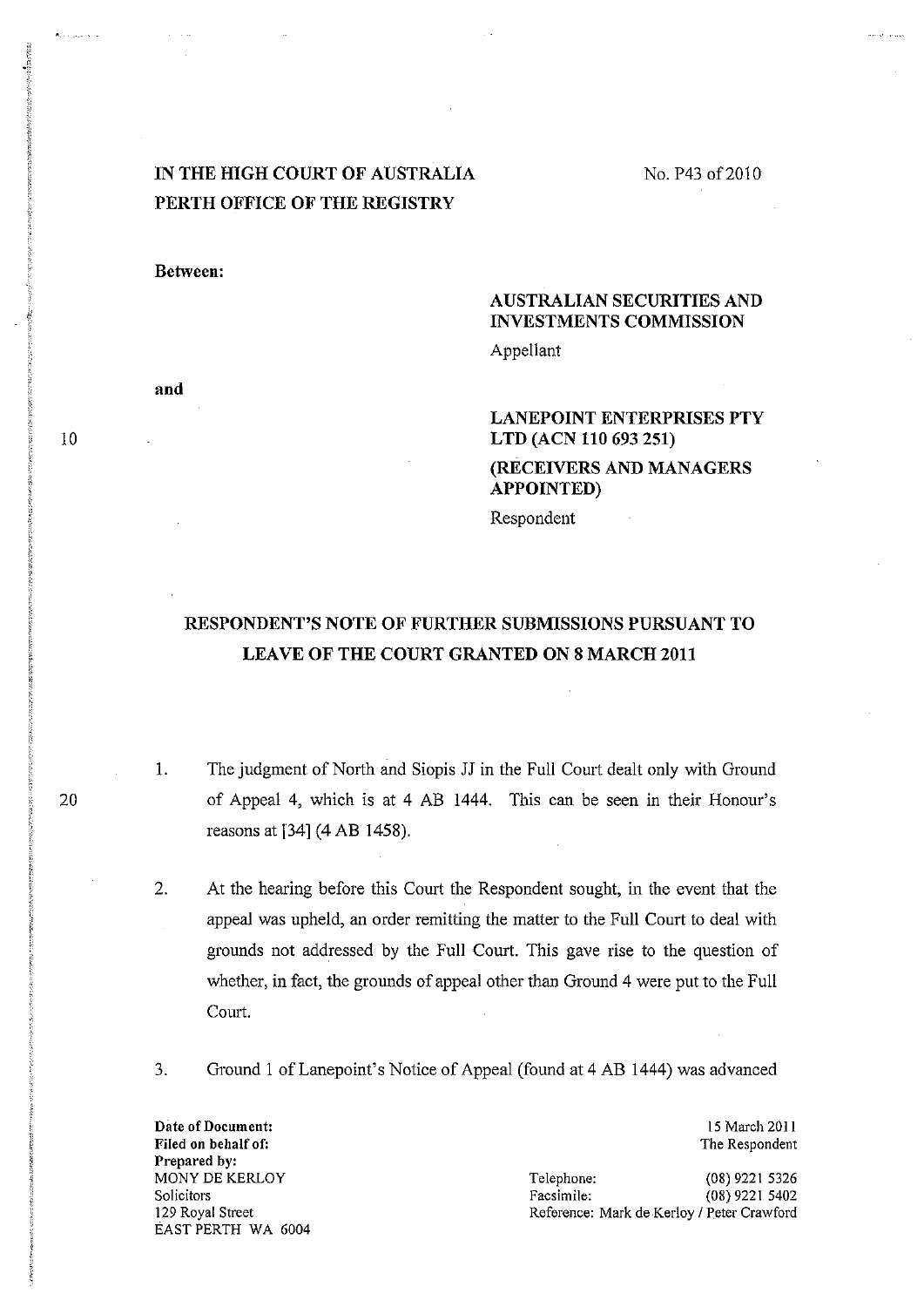in the Full Court. This ground (in particular ground  $1(a)$ ) was to the effect that Gilmour J did not consider various affidavit evidence which deposed to the attempted compromise of Lanepoint's liability to the WIF, including execution of a settlement deed and the approval of the (conditional) compromise by creditors.

- 4. The written submissions before the Full Court addressed ground l(a). Lanepoint's Outline of Submissions at  $[1(b)$  and  $(c)]$  relate to this ground. Relevant also is [18(e)] and [43]. ASIC addressed this ground (ASIC's Outline of Submissions at [l](b), [2](b) and [32]-[44]). This matter was also touched upon in oral submissions before the Full Comt by Lanepoint's counsel (Transcript p.22 (line 45)). Even though the compromise did not become unconditional and thereby effectual, the evidence the subject of ground  $1(a)$ was put for two purposes. *First* to demonstrate the existence of a genuine dispute as to the WIF liability on the basis that the liquidator of Westpoint Management had agreed to compromise it completely. *Second,* on the basis that the Westpoint Management liquidator was willing to compromise the debt so substantially was evidence material to a finding that the debt was not owing, on the basis that the liquidator of Westpoint Management after substantial inquiry had agreed to in effect forgo it. The first purpose for which this evidence was led was relevant only to a stay. The second aspect, however, gave rise to a submission that the application for winding up be dismissed on the basis that it was open to find that the debt was not owing.
- 5. Ground 2 of the grounds of appeal merged with Ground 4 and was not dealt with separately.
- 6. Ground 3 was seemingly dealt with along with ground I.
- 7. Ground 5 of the grounds of appeal also appeared to be dealt with along with Ground 4.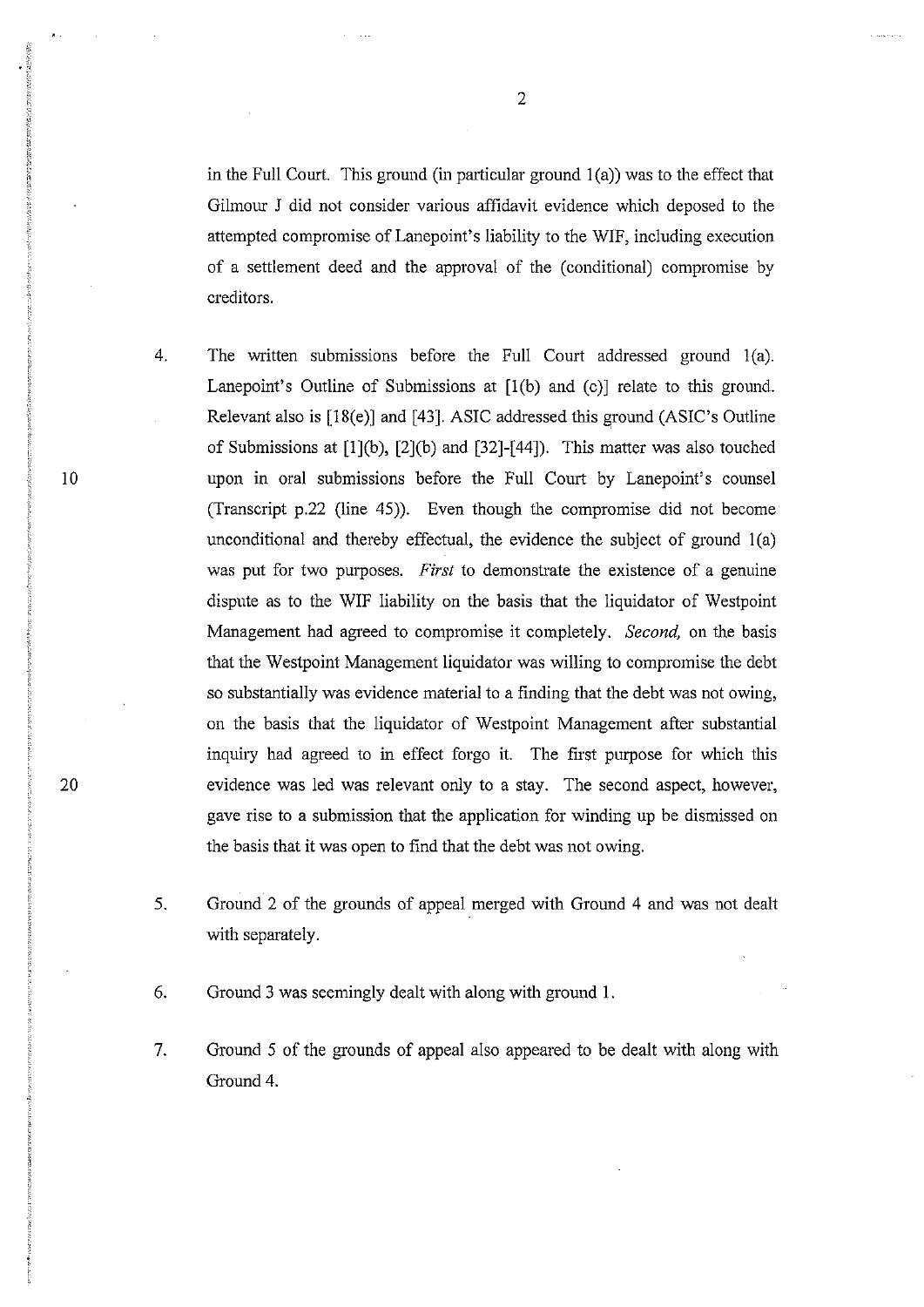#### **Draft notice of contention unnecessary**

- 8. The Respondent does not seek "a discharge or variation of a part of the [Full Court's] judgment actually pronounced" (Cf: *High Court Rules 2004* (Cth), r.42.08.5). The Respondent also does not "contend that the [Full Court's] judgment ought to be upheld on the ground that the Full Court has erroneously decided, or has failed to decide, some matter of fact or law" ( $Cf: r.42.08.5$ ). The Full Court's judgment is directed only towards ordering a stay of WAD 152 of 2006 until further order.
- 9. A notice of contention is unnecessary.

#### 10 **Orders sought**

- 10. In the event that the Appellant is successful in this appeal, the Respondent proposes the following orders be made:
	- 1, The appeal be allowed.
	- 2. The proceeding be remitted to the Full Court of the Federal Court of Australia for determination of grounds  $1(a)$  and 3 of the Respondent's Minute of Amended Notice of AppeaL

DATED: the 15<sup>th</sup> day of March 2011

*... '7" .....* 'lr" .................. . Grant Donaldson SC Telephone: (08) 9220 0444

Facsimile: (08) 92215781 Email: grant.donaldson@francisburt.com.au